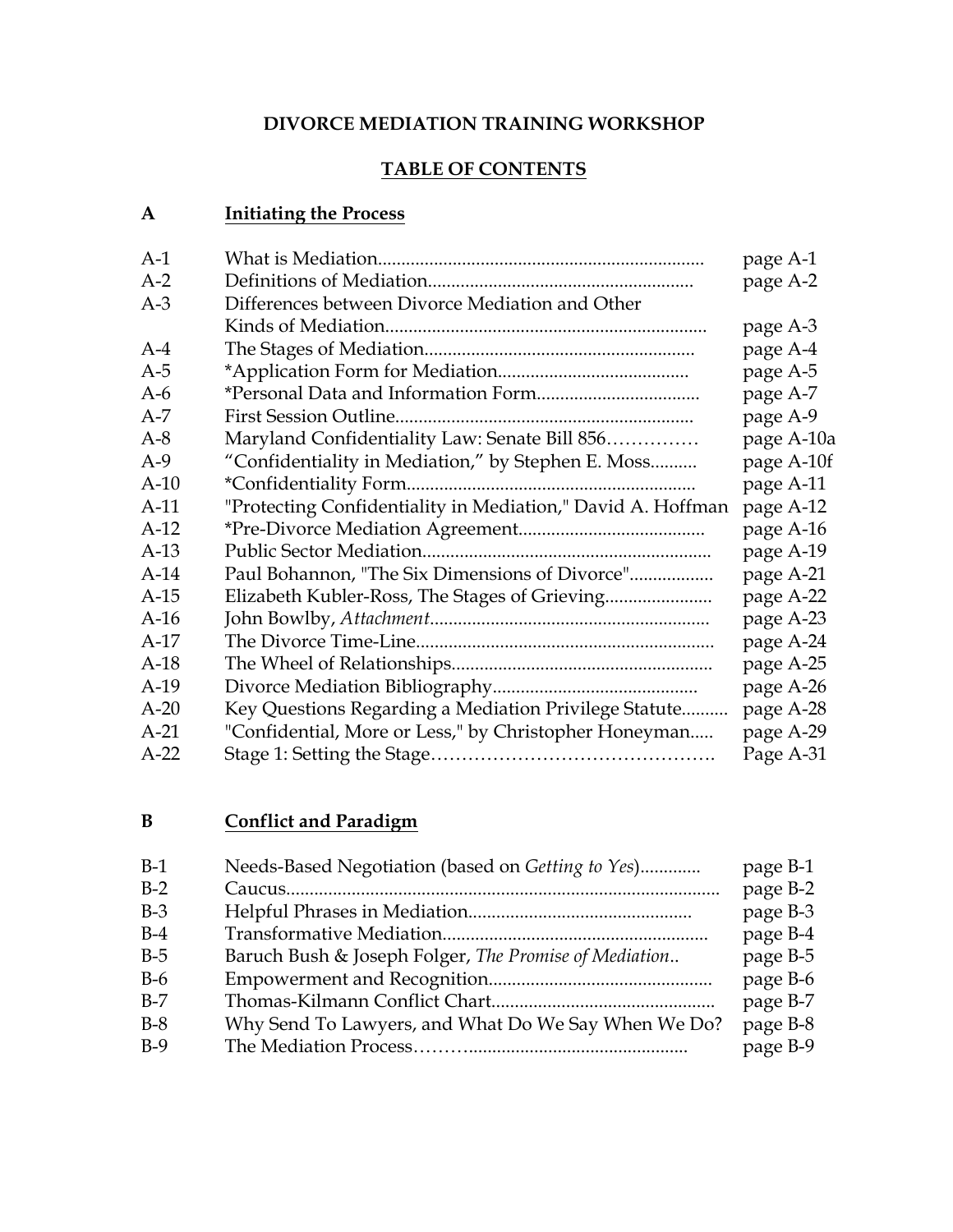| <b>Assets and Property Division</b><br>$\mathbf C$                    |            |
|-----------------------------------------------------------------------|------------|
| $C-1$<br><b>Mediating Property</b>                                    | page C-1a  |
| <b>PROPERTY AND ASSETS</b><br>CA                                      |            |
| $C-1$                                                                 | page C-1   |
| $C-2$                                                                 | page C-3   |
| $C-3$                                                                 | page C-4   |
| *Financial Information and Income Statement<br>$C-4$                  | page C-11  |
| $C-5$                                                                 |            |
| PENSIONS AND RETIREMENT<br>CB                                         |            |
| $C-6$                                                                 | page C-19  |
| $C-7$                                                                 | page C-23  |
| $C-8$                                                                 | page C-24  |
| $C-9$<br>*PAC: Pension Valuation; QDROs; « Pro Se » QDRO & S.B.       | page C-27  |
| $C-10$<br>*Legal Economic Evaluations, Inc.: Pension, Retirement      |            |
| Plan, Employee Stock Option, & Business Valuations                    | page C-29  |
| $C-11$                                                                | page C-33  |
| $C-12$                                                                | page C-35  |
| (TIAA/CREF; TRS; Profit-Sharing Plan)                                 |            |
| *"A Guide for Military Wives Facing Separation or Divorce"<br>$C-13$  | page C-43  |
| $C-14$<br>A Handbook for Attorneys on Court-ordered Retirement,       |            |
| Health Benefits, and Life Insurance Under CSRS                        | page C-44  |
| $C-15$                                                                | page C-44a |
| $C-16$<br>"GM to Cut White-Collar Retirement Costs                    | Page C-44c |
| $C-17$<br>"What You Need to Know About Pension Changes"               | page C-44e |
| $C-18$                                                                | page C-44g |
| $C-19$                                                                | page C-45  |
| $C-20$                                                                | page C-46  |
| "Retirement Assets," Kerr, The Complete Guide to a Maryland<br>$C-21$ |            |
|                                                                       | page C-48a |
| CC<br><b>TAXES</b>                                                    |            |
| $C-22$<br>"New Tax Laws Make Timing Divorce Tricky"                   | page C-49  |
| $C-23$<br>"New Tax Law Eliminates Alimony Deductions                  | page C-51  |
| $C-24$<br>"The Tax Reform Law Impacts Families"                       | page 52b   |
| $C-25$<br>"Tax Information for Divorced or Separated Individuals,"    |            |
|                                                                       | page C-53  |
| $C-26$                                                                | page C-79  |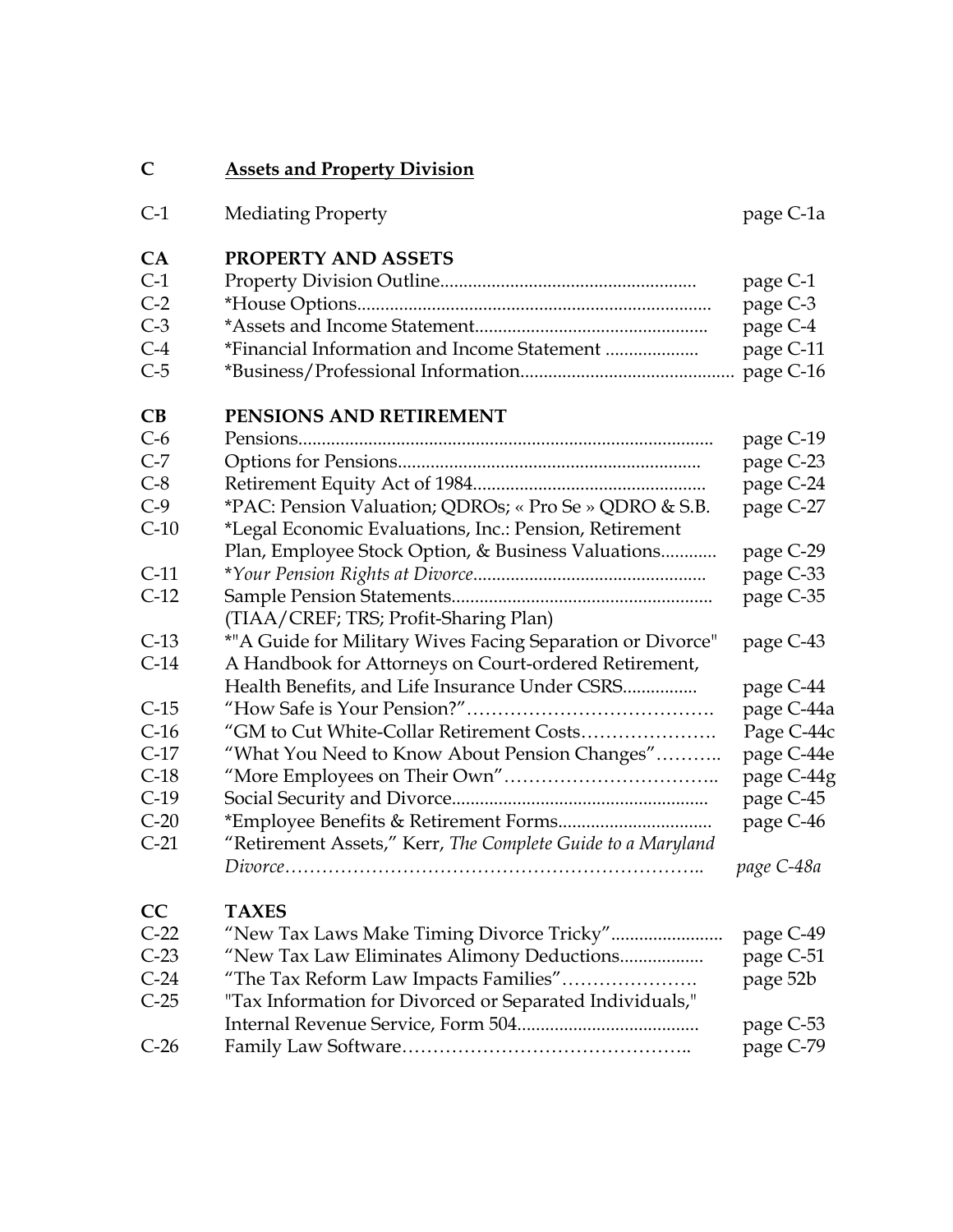## D Budgeting

| $D-1$ | page D-1 |
|-------|----------|
|       |          |

## **E Spousal and Child Support**

| $E-1$  |                                                          | page E-1   |
|--------|----------------------------------------------------------|------------|
| $E-2$  |                                                          | page E-4   |
| $E-3$  | Review of The Divorce Revolution (Hugh McIsaac)          | page E-9   |
| $E-4$  |                                                          | page E-12  |
| $E-5$  |                                                          |            |
| $E-6$  | Qualified Medical Child Support Orders (QMCSOs)          | page E-16  |
| $E-7$  |                                                          | page E-23  |
| $E-8$  |                                                          | page E-24  |
| $E-10$ |                                                          | page E-26  |
| $E-11$ | Maryland Prepaid College Trust & College Investment Plan | page E-26a |
| $E-12$ | "In a 529 Saving Plan, the Number to Watch May be 2010   | page E-26e |
| $E-13$ | "College Savings Get Closer Study: 529 Plans"            | page E-26g |
| $E-14$ | Tuition and Fee and Room and Board Charges, 2018 - 2019  | page E-27  |
| $E-15$ |                                                          | page E-31  |
| $E-16$ |                                                          | page E-32  |
| $E-17$ | Health Insurance Coverage When You Change Jobs           | page E-34  |
| $E-18$ |                                                          | page E-35  |
| $E-19$ |                                                          | page E-36  |
| $E-20$ | Summary of Higher Education Provisions in the Economic   |            |
|        | Growth and tax Relief Reconciliation Act of 2001         | page E-39  |
| $E-21$ | Let the New Tax Law Cut Your School Bills                | page E-41  |
| $E-22$ | FAFSA: Free Application for Federal Student Aid          | page E-43  |
|        |                                                          |            |

# **F Parenting and Family Systems**

| $F-1$  |                                                        | page F-1  |
|--------|--------------------------------------------------------|-----------|
| $F-2$  |                                                        | page F-2  |
| $F-3$  |                                                        | page F-4  |
| $F-4$  | *Bibliography on Adults, Children and Divorce          | page F-5  |
| $F-5$  |                                                        | page F-13 |
| $F-6$  |                                                        | page F-17 |
| $F-7$  |                                                        | page F-20 |
| $F-8$  | Developmental Guidelines for Residence and             |           |
|        |                                                        | page F-21 |
| $F-9$  |                                                        | page F-24 |
| $F-10$ |                                                        | page F-25 |
| $F-11$ |                                                        | page F-26 |
| $F-12$ | « Extended Overnights by Infants with the Other Parent |           |
|        |                                                        |           |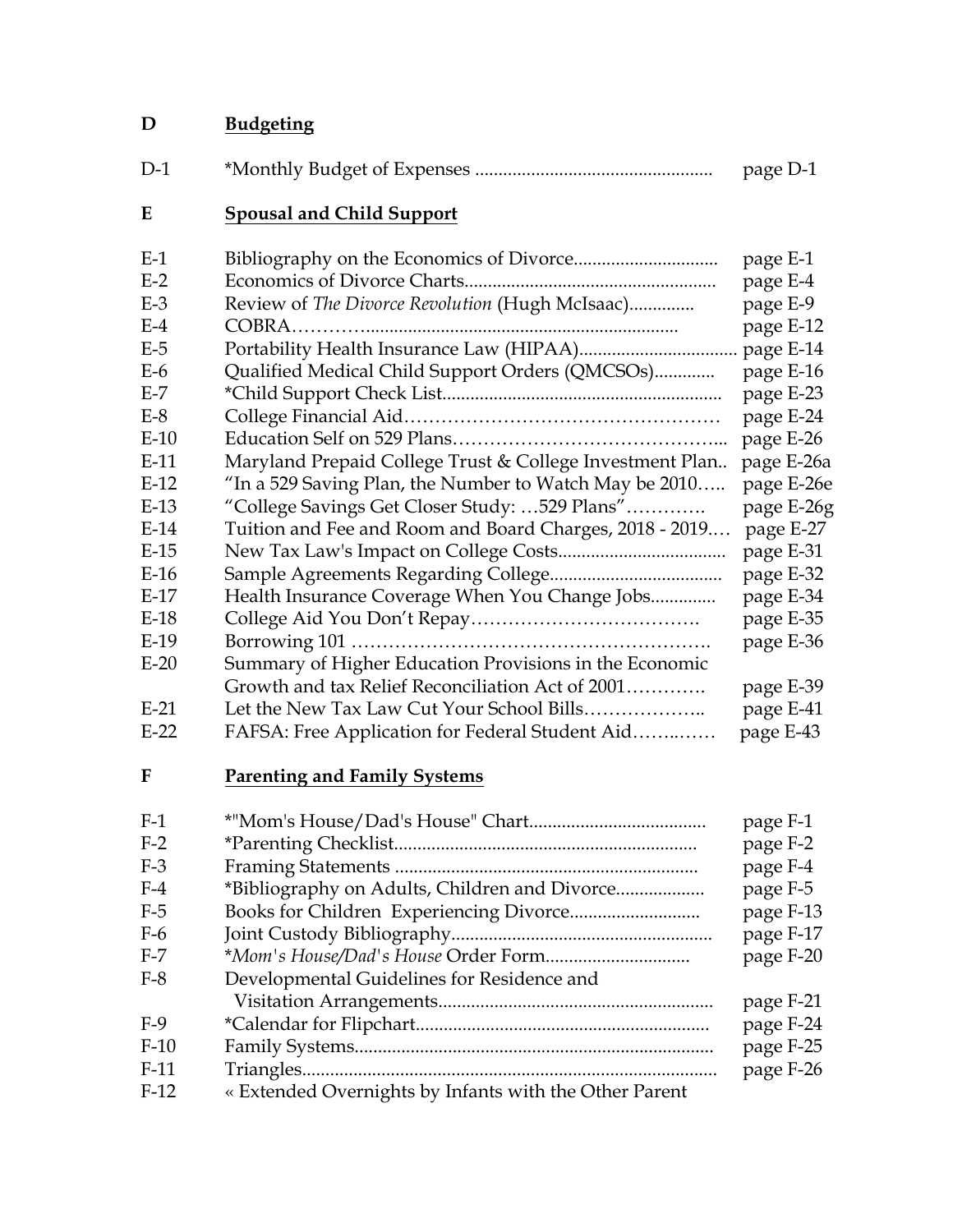|        |                                                       | page F-27 |
|--------|-------------------------------------------------------|-----------|
| $F-13$ | « Attachment Theory, Separation and Divorce, » Family |           |
|        |                                                       | page F-29 |

### **G Drafting the Memorandum of Understanding**

| $G-1$  |                                                                | page G-1   |
|--------|----------------------------------------------------------------|------------|
| $G-2$  | Sample Memorandum of Understanding--Schneider                  | page G-3   |
| $G-3$  | Sample Memorandum of Understanding--Schneider                  | page G-17  |
| $G-4$  | Sample Memorandum of Understanding--Zumeta                     | page G-32  |
| $G-5$  | Court Model Agreement (Jacobson)--Schneider                    | page G-44  |
| $G-6$  | Court Model Agreement (Nadick)--Schneider                      | page G-45  |
| $G-7$  | Court Model Agreement (Gonzales)--Schneider                    | page G-49  |
| $G-8$  |                                                                | page G-53  |
| $G-9$  |                                                                | page G-55  |
| $G-10$ | ABA Section of Dispute Resolution's Draft Resolution on        |            |
|        | Mediation and The Unauthorized Practice of Law                 | page G-61  |
| $G-11$ | "Mediation and the Unauthorized Practice of Law," by           |            |
|        |                                                                | page G-63  |
| $G-12$ | "Resolution on Mediation and the Unauthorized Practice of      |            |
|        | Law," ABA Section on Dispute Resolution                        | page G-72  |
| $G-13$ | "Attorney-mediators preparing legal documents for              |            |
|        | Unrepresented litigants," Maryland State Bar Association, Inc. | page G-76  |
| H      | Research                                                       |            |
| $H-1$  | "The Benefits Outweigh the Costs," Pearson and                 |            |
|        |                                                                | page H-1   |
| $H-2$  | "Family Mediation Research: Is There Empirical Support         |            |
|        | For the Field?" by Joan Kelly Conflict Resolution Quarterly    |            |
|        |                                                                | page H-9   |
|        |                                                                |            |
|        |                                                                |            |
| I      | <b>Ethics and Professional Responsibility of Mediators</b>     |            |
| $I-1$  | Model Standards of Practice for Family and Divorce             |            |
|        |                                                                | page I-1   |
| $I-2$  | Model Standards of Conduct for Mediators (August 2005)         | page I-9   |
| $I-3$  |                                                                | page I-24  |
| $I-4$  |                                                                | page I-26a |
| $I-5$  |                                                                | page I-27  |
| $I-6$  |                                                                | page I-33  |
|        |                                                                |            |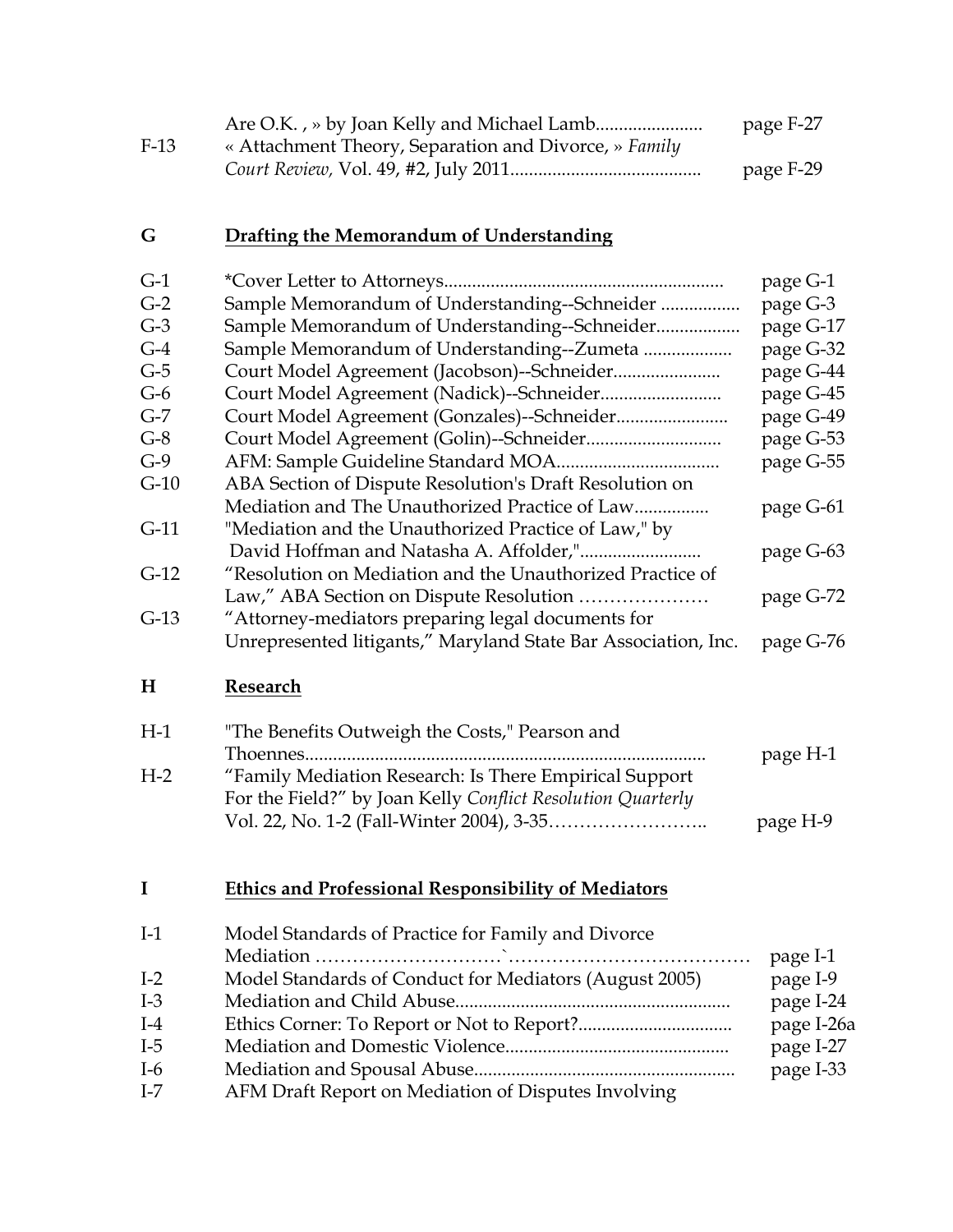|        | page I-34 |
|--------|-----------|
| $I-8$  | page I-36 |
| $I-9$  | page I-37 |
| $I-10$ | page I-38 |

# **J Organizational Materials**

| $J-1$   |                                                              | page J-1  |
|---------|--------------------------------------------------------------|-----------|
| $I-2$   |                                                              | page J-2  |
| $I-3$   |                                                              | Page J-2a |
| $I-4$   |                                                              | page J-3  |
| $I-5$   |                                                              | page J-5  |
| $I-6$   | Comparison of CNA and Lloyds Professional Liability Policies | page J-6  |
| $I - 7$ |                                                              | page J-21 |
| $I-8$   |                                                              | page J-35 |
| $I-9$   |                                                              | page J-37 |
| $J-10$  |                                                              |           |
| $J-11$  | Robert A. Badgley, "Mediation Liability: A Snapshot"         | page J-57 |
|         |                                                              |           |

### **K Maryland State Materials**

| $K-1$  |                                                                    |             |
|--------|--------------------------------------------------------------------|-------------|
| $K-2$  |                                                                    | page K-5    |
| $K-3$  |                                                                    | page K-14   |
| $K-4$  |                                                                    | page K-23   |
| $K-5$  |                                                                    | page K-30   |
| $K-6$  |                                                                    | page K-43   |
| $K-7$  |                                                                    | page K-89   |
| $K-8$  |                                                                    | page K-93   |
| $K-9$  |                                                                    | page K-98   |
| $K-10$ | Maryland Council for Dispute Resolution Certification Process      | page K-103  |
| $K-11$ |                                                                    | page K106   |
| $K-12$ | M.C.D.R. Ethical Standards for Mediator Practitioners              | page K-109  |
| $K-13$ |                                                                    | page K-112  |
| $K-14$ |                                                                    | page K-113  |
| $K-15$ | Maryland Court of Appeals Rule 17 on Mediator Qualifications,      |             |
|        |                                                                    | page K-118  |
| $K-16$ |                                                                    | page K-133a |
| $K-17$ | Maryland Rule 17-103 Role of Mediator; 17-104 Training Programs    | page K-133b |
| $K-18$ | Maryland Rule 17-304: Qualifications of Court-designated Mediators | page K133c  |
| $K-19$ | Maryland Rule 17-205: Qualifications of Court-designated Mediators | page K-133d |
| $K-20$ |                                                                    | page K-133  |
| $K-21$ | Maryland Administrative Office of the Courts Application           |             |
|        |                                                                    | page K-134  |